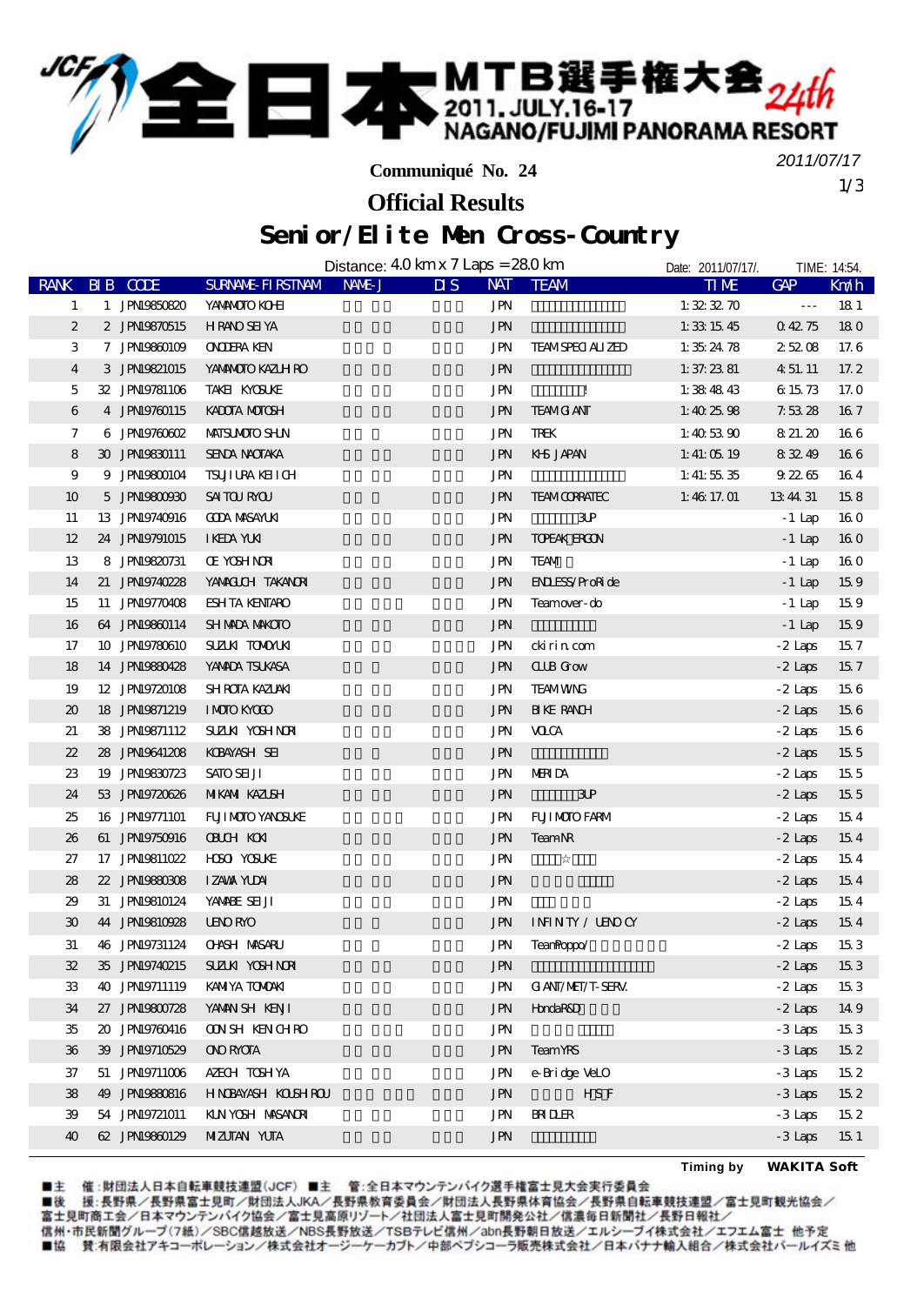

**Communiqué No. 24**

2/3 *2011/07/17*

**Official Results**

## Senior/Elite Men Cross-Country

|                       |                |                           |        |                                         |                               | Date: 2011/07/17/. |           | TIME: 14:54.    |
|-----------------------|----------------|---------------------------|--------|-----------------------------------------|-------------------------------|--------------------|-----------|-----------------|
| <b>RANK</b>           | BIB CODE       | <b>SURVANE FIRSTIVAM</b>  | NAME J | <b>NAT</b><br>$\overline{\mathbf{u}}$ s | <b>TEAM</b>                   | <b>TIME</b>        | $G\!A\!P$ | Km/h            |
| 41                    | 23 JPN9790516  | SAKAI SHOOD               |        | JPN                                     | ckirin com/Pfizer             |                    | -3 Laps   | 15 <sub>1</sub> |
| 42                    | 36 JPN19801122 | <b>OGASAWARA TAKAH RO</b> |        | <b>JPN</b>                              | <b>CGA STYLE COM</b>          |                    | $-3$ Laps | 15 1            |
| 43                    | 15 JPN19690111 | <b>KBOSHNI</b>            |        | <b>JPN</b>                              |                               |                    | $-3$ Laps | 15 <sub>1</sub> |
| 44                    | 57 JPN9730426  | <b>ISH GURO TOMOKI</b>    |        | <b>JPN</b>                              |                               |                    | $-3$ Laps | 15 <sub>1</sub> |
| 45                    | 29 JPN19750329 | <b>HASH MOTO MASAKI</b>   |        | <b>JPN</b>                              | KH-S                          |                    | - 3 Laps  | 150             |
| 46                    | 47 JPN9730209  | <b>SATO KENTYU</b>        |        | <b>JPN</b>                              |                               |                    | $-3$ Laps | 150             |
| 47                    | 26 JPN19880501 | SAKAI RYO                 |        | <b>JPN</b>                              | S I K                         |                    | -3 Laps   | 12 <sub>1</sub> |
| 48                    | 33 JPN19761122 | KASH WAZAKI YASUNORI      |        | <b>JPN</b>                              | <b>TEASSHJ-CREAM</b>          |                    | $-4$ Laps | 149             |
| 49                    | 25 JPN9750808  | <b>OKIDA AKIHSA</b>       |        | JPN                                     | <b>TEAMWC</b>                 |                    | -4 Laps   | 148             |
| 50                    | 42 JPN19760520 | <b>MIRAYANA KAZISH Œ</b>  |        | <b>JPN</b>                              |                               |                    | $-4$ Laps | 148             |
| 51                    | 68 JPN19780801 | SHNIAN NAOYA              |        | JPN                                     |                               |                    | $-4$ Laps | 147             |
| 52                    | 58 JPN19880123 | NACASATO MASAYA           |        | <b>JPN</b>                              | $\mathbf R$                   |                    | $-4$ Laps | 146             |
| 53                    | 66 JPN19720817 | <b>TADA NACFUMI</b>       |        | <b>JPN</b>                              | JFE                           |                    | $-4$ Laps | 146             |
| 54                    | 63 JPN19880509 | <b>MASE TAKAYLKI</b>      |        | <b>JPN</b>                              | ckirin com                    |                    | -4 Laps   | 14 6            |
| 55                    | 59 JPN9780213  | <b>AOO TEISUYA</b>        |        | JPN                                     | $\sqrt{1-MX}$                 |                    | -4 Laps   | 146             |
| 56                    | 48 JPN19651013 | <b>KITA JUNCHRO</b>       |        | <b>JPN</b>                              | <b>TEAM</b>                   |                    | $-4$ Laps | 145             |
| 57                    | 43 JPN19721204 | <b>OHSH NOXA</b>          |        | JPN                                     | bbs. 29er. jp                 |                    | $-4$ Laps | 14 5            |
| 58                    | 41 JPN19690925 | <b>SHOMI MANABU</b>       |        | JPN                                     | <b>BBQ</b>                    |                    | $-4$ Laps | 14 5            |
| 59                    | 71 JPN9700718  | <b>TAN MOTO H ROSH</b>    |        | <b>JPN</b>                              | $SI$ $K$                      |                    | $-4$ Laps | 144             |
| $\boldsymbol{\omega}$ | 65 JPN9740107  | YOSH DA GEN               |        | <b>JPN</b>                              |                               |                    | $-4$ Laps | 144             |
| 61                    | 72 JPN19700417 | <b>MAISLO MITSLH RO</b>   |        | JPN                                     |                               |                    | -4 Laps   | 14 3            |
| 62                    | 55 JPN19841220 | NACASATO SATOSH           |        | JPN                                     | ${\bf R}$                     |                    | $-4$ Laps | 14 3            |
| 63                    | 60 JPN19770829 | <b>KISO MASASH</b>        |        | JPN                                     | <b>ENEP SHOWN</b>             |                    | $-4$ Laps | 14 3            |
| 64                    | 37 JPN9751117  | NIM NRHRO                 |        | <b>JPN</b>                              |                               |                    | $-4$ Laps | 14 2            |
| 65                    | 67 JPN19830627 | SAKAKI BARA RAUCH         |        | JPN                                     | /PRIDE ONE                    |                    | $-4$ Laps | 14 2            |
| $\boldsymbol{\omega}$ | 50 JPN19741007 | KOBAYASH YOSHNOR          |        | <b>JPN</b>                              |                               |                    | $-4$ Laps | 14 1            |
| 67                    | 52 JPN19730829 | <b>SUII NO TOSH AKI</b>   |        | <b>JPN</b>                              |                               |                    | $-4$ Laps | 140             |
| 68                    | 70 JPN19770309 | TAKEI REONA               |        | <b>JPN</b>                              | <b>UNENSORED</b>              |                    | $-4$ Laps | 14 0            |
| $\boldsymbol{\omega}$ | 69 JPN19821110 | FUJI KAVAX NASATO         |        | JPN                                     |                               |                    | -4 Laps   | 139             |
| $\boldsymbol{\pi}$    | 76 JPN19670421 | ASAI HIDENI               |        | <b>JPN</b>                              | 3P                            |                    | $-4$ Laps | 139             |
| 71                    | 56 JPN9850924  | TAKAHNSH YUKI             |        | JPN                                     | <b>RBM</b>                    |                    | $-4$ Laps | 138             |
| 72                    | 82 JPN19670828 | KASAI MINORU              |        | JPN                                     | TeamTi e-Up                   |                    | $-4$ Laps | 138             |
| 73                    | 86 JPN19840627 | <b>AND YUTA</b>           |        | JPN                                     | <b>LLPINS TOXCTA</b>          |                    | $-4$ Laps | 138             |
| 74                    | 91 JPN9631112  | <b>MAKINO HAJI ME</b>     |        | <b>JPN</b>                              | <b>TeanARI</b>                |                    | $-4$ Laps | 135             |
| 75                    | 88 JPN9700828  | <b>SUDDATIVE</b>          |        | JPN                                     | <b>VOCA</b><br><b>BOM UEX</b> |                    | $-4$ Laps | 135             |
| 76                    | 85 JPN9851202  | FUIMENT AIKI              |        | <b>JPN</b>                              | Team                          |                    | $-4$ Laps | 132             |
| 77                    | 34 JPN19801113 | NAKANA MURITARO           |        | JPN                                     |                               |                    | $-4$ Laps | 130             |
| 78                    | 89 JPN9711115  | YOSH ZAVAX HROSH          |        | <b>JPN</b>                              |                               |                    | $-4$ Laps | 11.9            |
| 79                    | 80 JPN19780512 | <b>TO/AMA TEISUYA</b>     |        | JPN                                     |                               |                    | $-5$ Laps | 135             |
| 80                    | 84 JPN9740313  | <b>OKANO KEN CH</b>       |        | <b>JPN</b>                              | TARGET                        |                    | $-5$ Laps | 135             |
|                       |                |                           |        |                                         |                               |                    |           |                 |

■主 催 :財団法人日本自転車競技連盟(JCF)■主 管 :全日本マウンテンバイク選手権富士見大会実行委員会<br>■後 援 :長野県/長野県富士見町/財団法人JKA/長野県教育委員会/財団法人長野県体育協会/長野県自転車競技連盟/富士見町観光協会/<br>富士見町商工会/日本マウンテンバイク協会/富士見高原リゾート/社団法人富士見町開発公社/信濃毎日新聞社/長野日報社/ 信州·市民新聞グループ(7紙)/SBC信越放送/NBS長野放送/TSBテレビ信州/abn長野朝日放送/エルシーブイ株式会社/エフエム富士 他予定 ■協 賛:有限会社アキコーポレーション/株式会社オージーケーカブト/中部ペプシコーラ販売株式会社/日本バナナ輸入組合/株式会社パールイズミ他